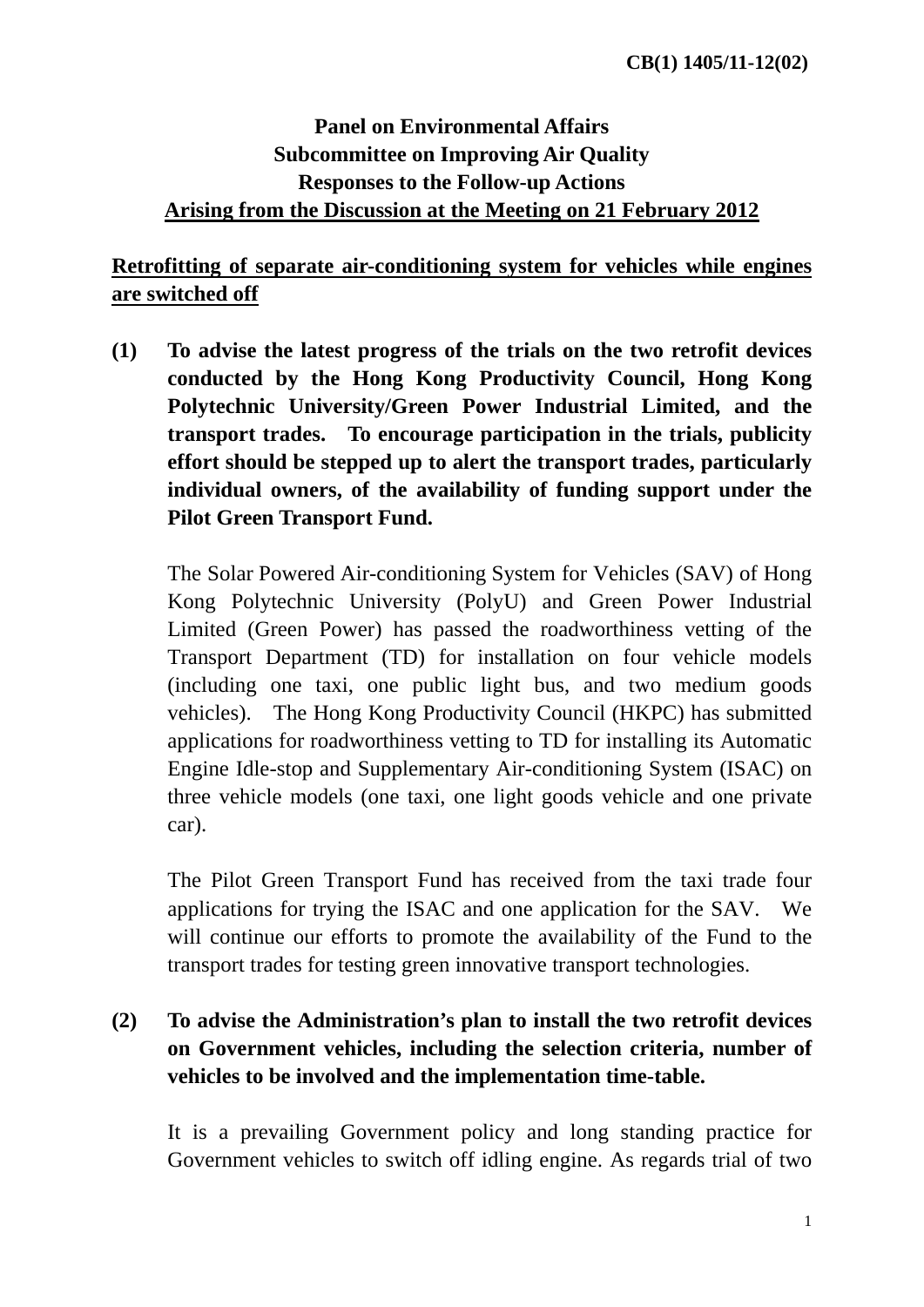retrofit devices, we are now seeking information from Green Power on specifications of the SAV for various vehicle models, projected fuel saving, costs of installation and maintenance, methodology of collecting trial data etc. We also note that ISAC is undergoing roadworthiness vetting by TD. We shall consider trial on Government vehicles upon resolving the above issues and confirmation of feasibility.

#### **Measures to improve liquefied petroleum gas (LPG) refilling services**

**(3) To consider identifying additional potential sites at Wong Nai Chung Gap Road, Happy Valley and Hoi Yu Street, Quarry Bay to Provide LPG filling services with a view to increasing the number of LPG filling stations on the Hong Kong Island.** 

There are two existing petrol filling stations (PFS) along Wong Nai Chung Gap Road - one located next to the Hong Kong Girl Guides Sandilands Centre and the other opposite to the Hong Kong Cricket Club. The former is not suitable for providing LPG filling services because it cannot meet the separation distance requirement under the Hong Kong Planning Standards and Guidelines (HKPSG), whereas the latter is suitable. We will require the site to provide LPG filling facilities when it is re-tendered upon expiry of the existing land lease in 2014.

We have also looked for new suitable sites in Wong Nai Chung Gap Road and in Happy Valley for setting up petrol-cum-LPG stations but to no avail.

Regarding the three vacant sites in Hoi Yu Street in Quarry Bay, all of them have been committed to other uses including a waterfront promenade to link up the existing waterfront promenade in Quarry Bay Park and "cultural, leisure and tourism uses" taking advantage of the waterfront setting. We will continue our efforts to identify suitable sites in nearby area.

**(4) To advise the basis and the factors which have been taken into account in working out the availability rate of LPG filling nozzles, and whether manpower supply forms part of the factors. In addition to the availability rate, information on the actual utilitisation rate of LPG filling nozzles should also be provided for reference.**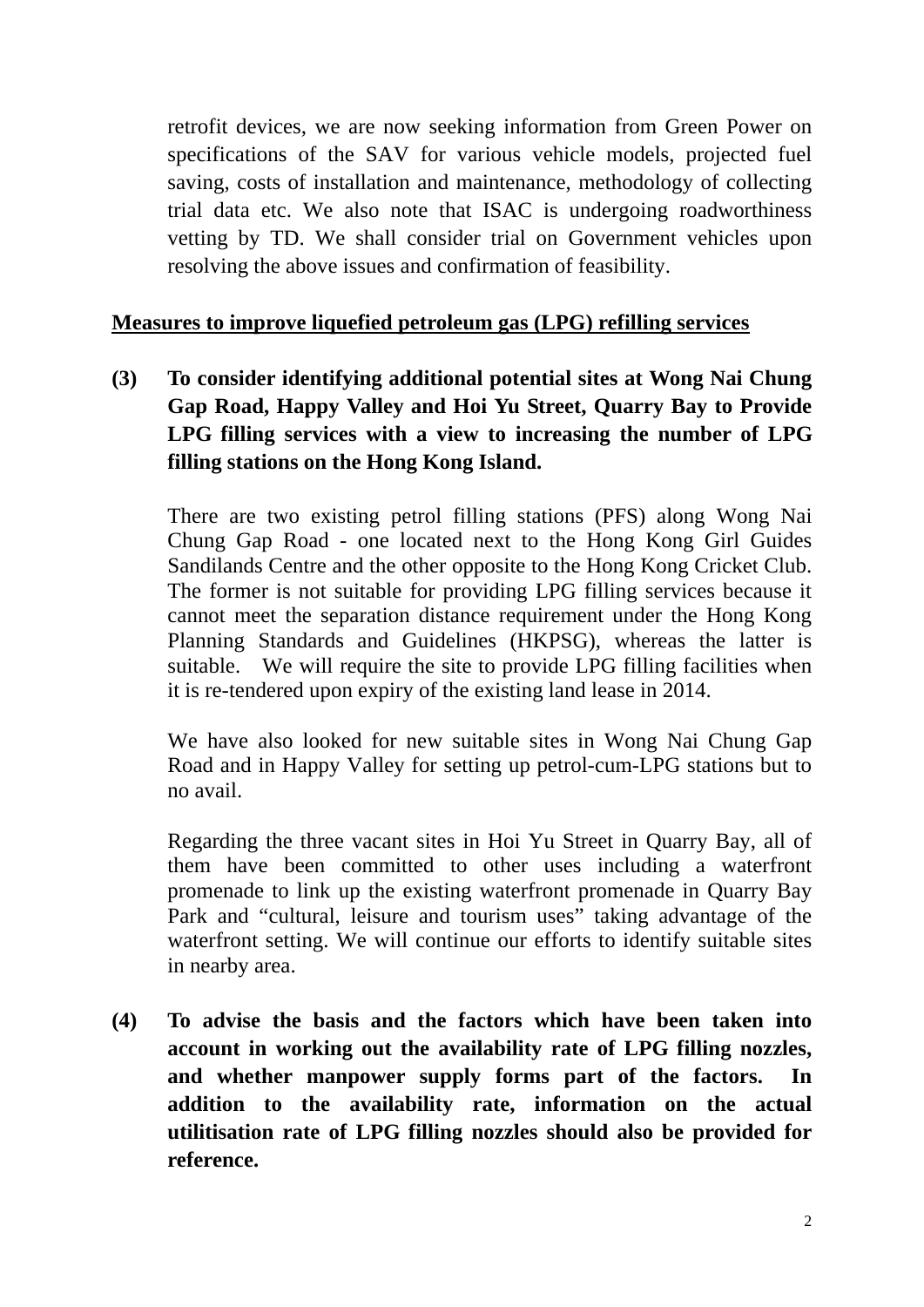The availability rate of LPG filling nozzles gives the percentage of time that these nozzles are available for providing LPG filling services. In the calculation, we have taken account of nozzle outage due to maintenance or repair. Manpower supply does not form part of the factors. Regarding manpower supply, it is worth noting that the design-build-operate contract of the dedicated LPG filling station requires the contractor to man that the station during all working hours by a responsible manager and provide such operatives as may be to ensure the safe and effective operation of the station. EMSD will continue to closely monitor the performance of the operators to ensure that the contractual obligations are fulfilled.

The utilization rate of LPG filling nozzles depends on patronage on top of nozzle availability. For example, even if a nozzle is available, the utilization rate will still be low due to low patronage. We have therefore not gathered information related to the utilization rate of LPG filling nozzles.

**(5) To provide details of the site visits, including surprise visits, conducted by the Electrical and Mechanical Services Department (EMSD) to dedicated LPG refilling stations in 2011. These should include the number and locations of these site visits as well as the actions taken in the event of non-compliance with contractual obligations by operators.** 

EMSD carried out 57 site visits including 23 surprise visits to 12 dedicated LPG filling stations in 2011. The details are provided in Annex 1. During surprise visits, EMSD assesses the operations of the station such as traffic control, LPG nozzles in operation, manning level, etc.

During previous surprise visits, EMSD found the operations of the filling stations in general satisfactory and had not identified any non-compliance with contractual obligations. EMSD will continue to carry out surprise site visits to monitor the performance of the operators.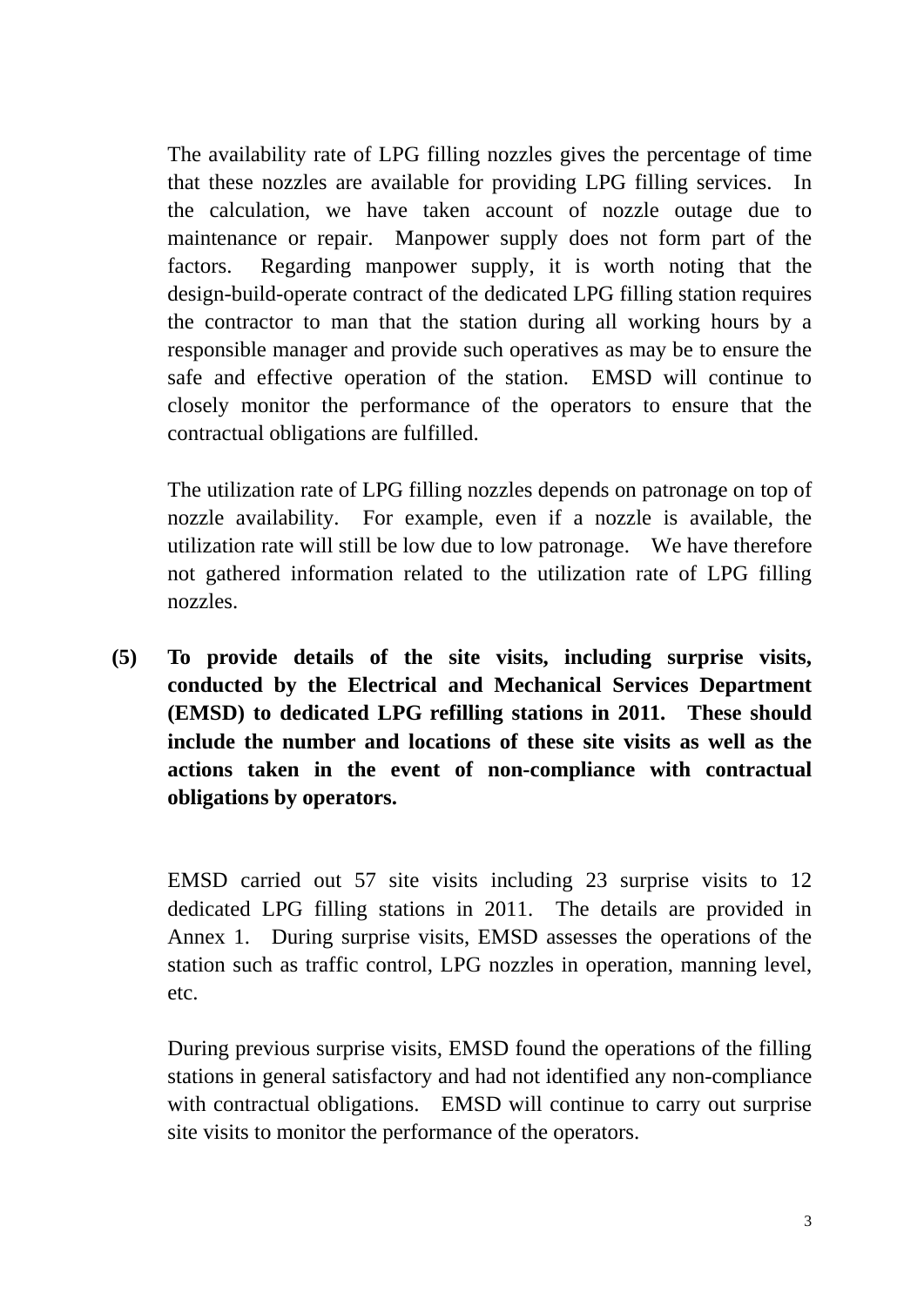**(6) To minimize inconvenience to the taxi and public light bus (PLB) trades, consideration should be given to requiring operators to inform the relevant trades of any service interruption through taxi radio service stations. Operators should also be required to post the EMSD's hotline in a conspicuous place at filling stations to facilitate the trades to lodge complaints on the one hand and enhance deterrence against outages of LPG filling nozzles not due to maintenance and repair works on the other.** 

The operators of dedicated LPG filling stations have already been informing the relevant trades as soon as possible of any service interruption via the more than 30 taxi radio service stations and 50 PLB fleet operators to minimize inconvenience to the trades. Since January 2010, EMSD has already publicized its hotline (2333 3762) through press releases and meetings with the taxi and light bus trades. As suggested by Members, the operators has now posted EMSD's hotline in a conspicuous place at all dedicated LPG filling stations to facilitate the trade to communicate with EMSD.

**(7) To advise the lead time taken for EMSD to carry out investigation upon receipt of complaints. To enhance its capability to conduct site visits and handle complaints efficiently and effectively, EMSD should increase the manpower earmarked for such purposes.** 

Upon receipt of complaints, EMSD would immediately assess the nature of the complaints and conduct follow-up investigation including site visit, where deemed necessary. For those cases requiring on-site investigation such as station operation, equipment problem and environmental issue, usually a site visit would be carried out within 1 to 2 days, depending on the nature of the complaint. To handle these complaints, EMSD will deploy manpower as necessary.

**(8) To provide a table comparing the emissions from different categories of vehicles, including taxis, PLBs, franchised buses, commercial vehicles and private cars etc. A macro approach should be taken to reduce vehicular emissions as a whole rather that focusing on the taxi trade.**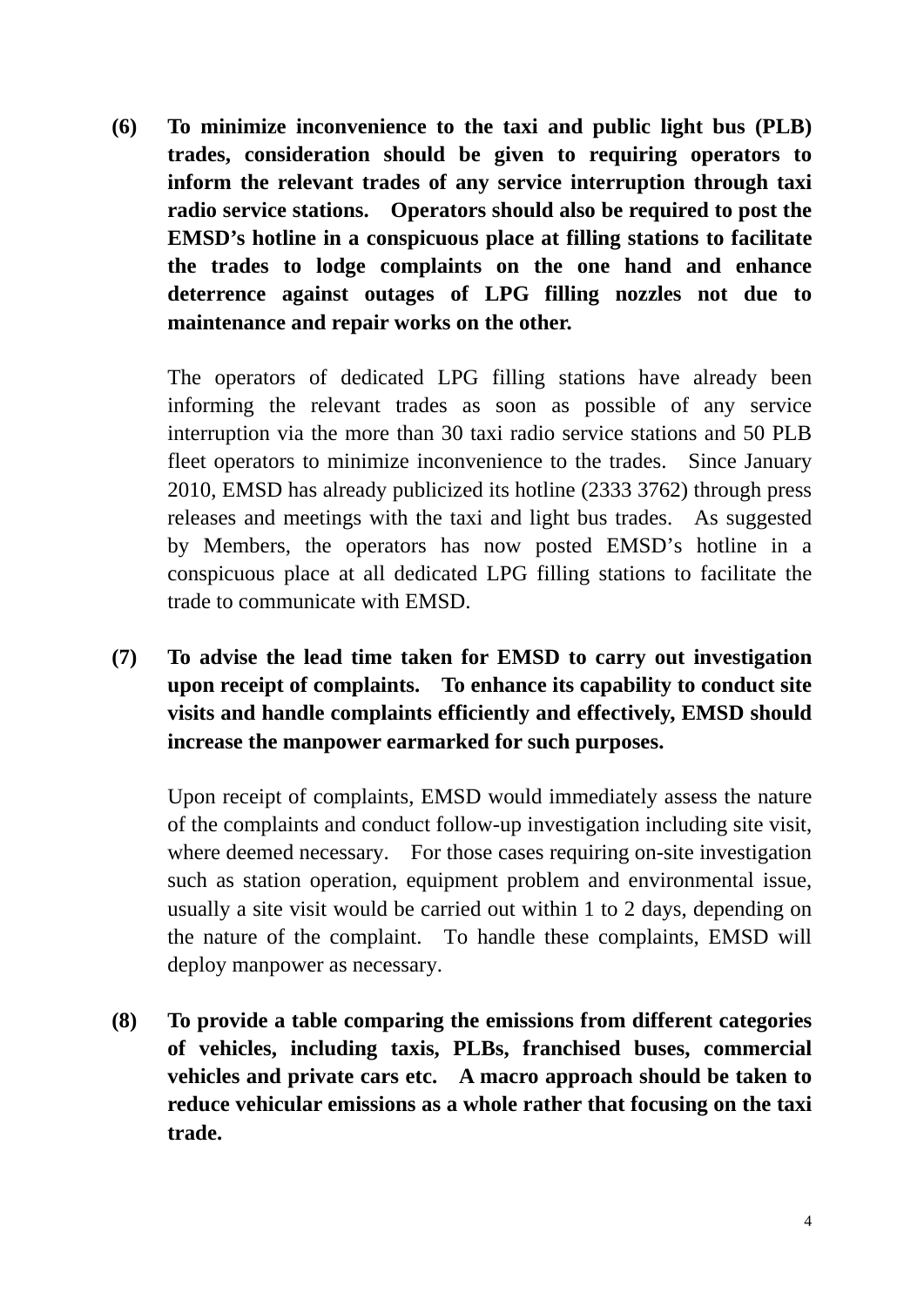Following significant reduction in roadside sulphur dioxide  $(SO<sub>2</sub>)$  and respirable suspended particulates (RSP) levels, nitrogen dioxide  $(NO<sub>2</sub>)$ has become the major air pollution issue at the roadside, particularly in busy corridors. According to our survey, LPG taxis and light buses account for about 44% of the nitrogen oxides (NOx) emissions in our busy corridors and the emission can be reduced by up to 90% plus by replacing their aged catalytic converters and oxygen sensors. For this reason, we have proposed to strengthen the emission control of LPG and petrol vehicles and subsidize owners of LPG taxis and light buses to replace once their catalytic converters, while trying retrofitting Euro II and III franchised buses with selective catalytic reduction devices to reduce their NOx emissions. As five taxis and one light bus are petrol vehicles, for which frequent replacement of catalytic converters is necessary, we would also propose to extend the retrofit to them. Findings of the afore-mentioned survey are tabulated below:

|                                | Contribution of Nitrogen Oxides (NOx) at<br>Roadside |  |  |
|--------------------------------|------------------------------------------------------|--|--|
| <b>Franchised Bus (Diesel)</b> | 43%                                                  |  |  |
| Taxi & Light Bus (LPG)         | 44%                                                  |  |  |
| Private Car (Petrol)           | 5%                                                   |  |  |
| Others diesel vehicles         | 8%                                                   |  |  |

### **(9) To enhance competition, consideration should be given to re-introducing diesel taxi models which can meet the prescribed emission standards.**

There are diesel vehicles on the market that are of comparable emission performance with LPG taxis. However, these diesel models are luxurious private cars and the feedback of the taxi trade is that they are too costly for taxi operation. Nevertheless, we will monitor closely the development of diesel taxis with particular reference to the emission performance and costs.